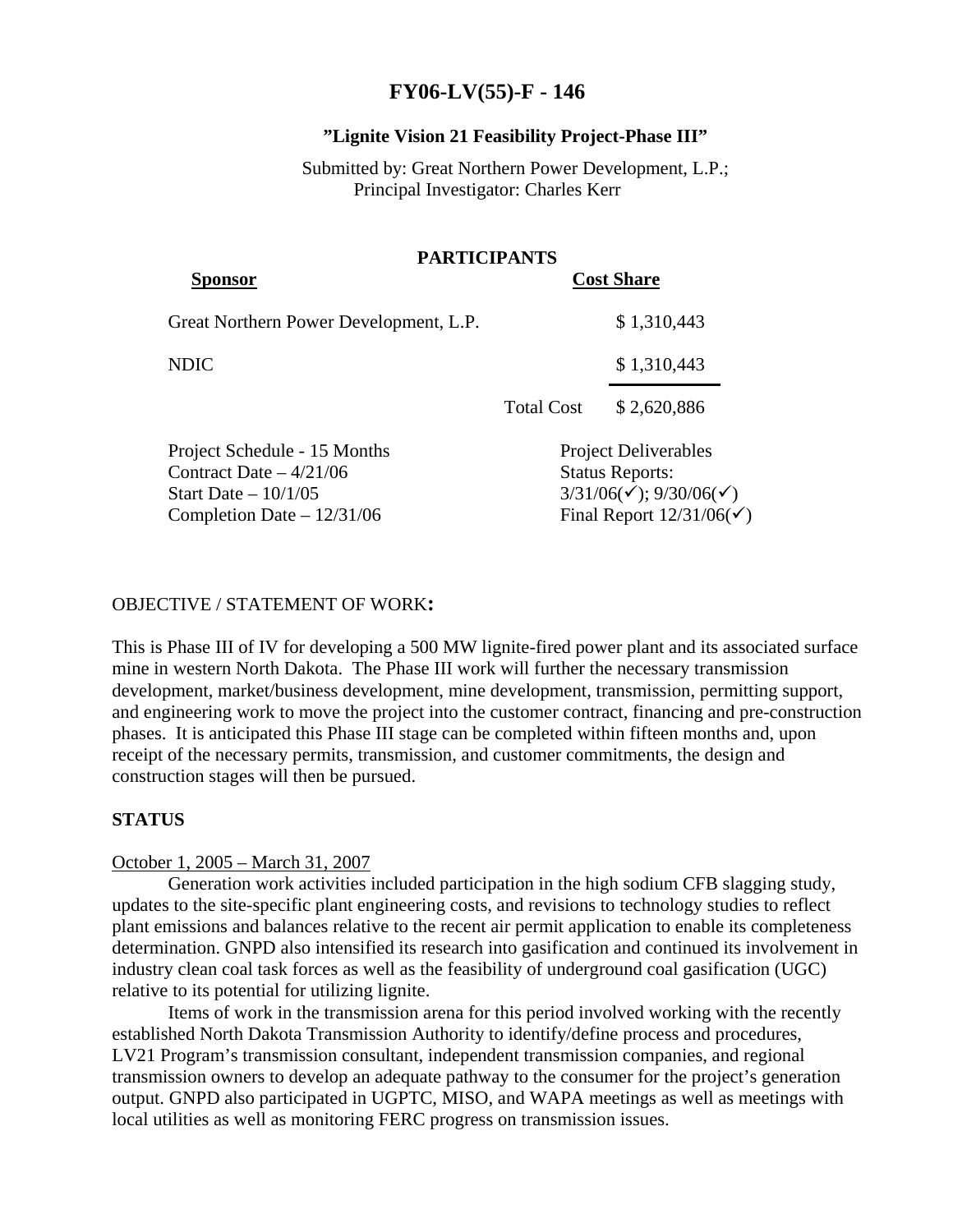In the environmental arena the major work activities revolved around obtaining a DOH completeness determination by responding to DOH requests and questions on GNPD's August 18, 2005 air permit application. Some of the main activities included meetings with the DOH, EPA, NPS, US F&W to address environmental permitting concerns. The proximity to Theodore Roosevelt National Park dictates extensive additional impacts analysis to ensure no adverse impacts. Analyses were conducted on Best Available Control Technologies (BACT) requirements, visibility impacts, and plume impacts in response to questions on our application submittal. Other activities included research and monitoring of CO2 and mercury control technologies. Additionally, GNPD began the investigation of timing and feasibility of the mine permit base-line data gathering processes.

Business development activities conducted during this phase included the aggressive pursuit of GNPD's marketing strategies, holding meetings with IOU's and cooperatives, pursuing RFP's for response / updates, and updating project information for coalitions. Work also continued in the refinement of the business and marketing plans as well as the development of flexible business arrangements that entail structures ranging from complete ownership to Power Purchase Agreements (PPA's). All viable opportunities to enter into a contract with a utility/project developer as the final project team member continue to be pursued.

The Phase III Mine / Site Development activities for this period centered primarily on land control and access relative to the plant location and mine reserve development as well as buffer zone requirements to comply with PSD air permit application.

GNPD has encountered no fatal flaws and the Project's goals of positive feasibility studies, successful permit application and venture formation remain intact. GNPD continues pursuit of all contract opportunities with regional utilities targeted as the final member of the project team.

#### April 1 – September 30, 2006

GNPD also intensified its research into gasification and continued its involvement in industry clean coal task forces to determine if alternative coal conversion technologies are available that would allow the project to forego transmission constraints.

The transmission arena work items for this period included continued meetings with the North Dakota Transmission Authority to identify/define process and procedures, LV21 Program's transmission consultant, independent transmission companies, and regional transmission owners to develop an adequate pathway to the consumer for the project's generation output. GNPD also participated in UGPTC, MISO, and WAPA meetings, local utilities meetings and monitoring FERC progress on transmission issues. Significant effort is being expended to solve the transmission constraint or examine alternative coal conversion technologies that would allow the project to become operational prior to transmission constraint resolution.

The air permit completeness determination from the NDDOH, received on July 17, 2006, was the major work accomplishment in the Environmental Arena this period. Other main activities involved the initiation of the mine permit baseline data gathering process. Work also continued into monitoring research of CO2 and mercury control technologies.

Further intensity into Business development activities were conducted during this phase. This included the aggressive pursuit of GNPD's marketing strategies, holding meetings with IOU's and cooperatives, pursuing RFP's for response / updates, and updating project information for coalitions. Refinement of the business and marketing plans as well as the development of flexible business arrangements that entail structures ranging from complete ownership to Power Purchase Agreements (PPA's) were other work items furthered during this period. Pursuit of all viable opportunities to enter into a contract with a utility/project developer as the final project team member was also an additional focus of this phase.